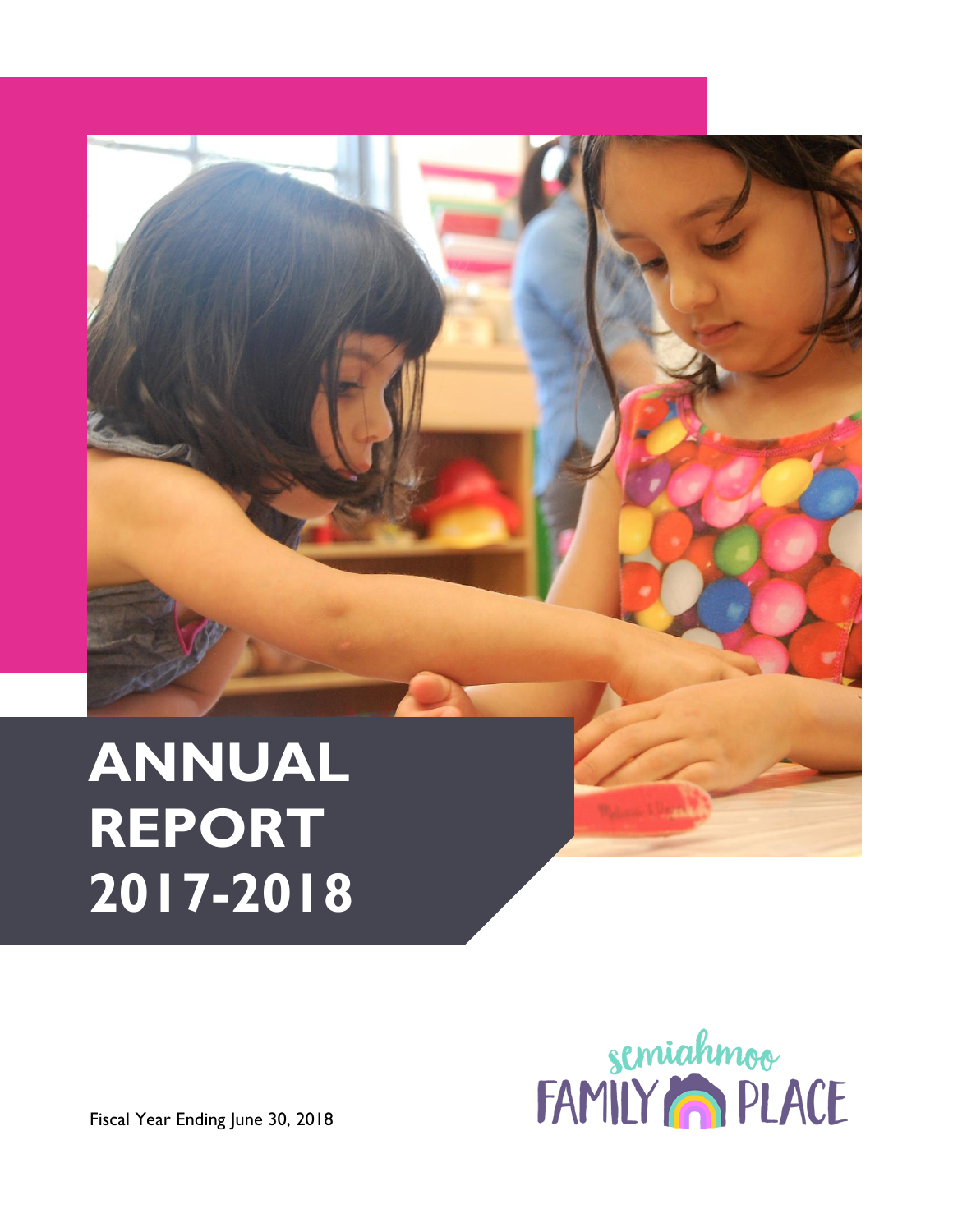### **TABLE OF CONTENTS**

| CONNECTING A COMMUNITY 3                                                                                                                                                                                                             |   |                         |
|--------------------------------------------------------------------------------------------------------------------------------------------------------------------------------------------------------------------------------------|---|-------------------------|
|                                                                                                                                                                                                                                      |   | $\overline{\mathbf{3}}$ |
| Looking Ahead <b>Commission Commission Commission</b> Contract of the Commission Commission Commission                                                                                                                               |   |                         |
|                                                                                                                                                                                                                                      |   |                         |
|                                                                                                                                                                                                                                      |   |                         |
|                                                                                                                                                                                                                                      |   |                         |
| Income and the contract of the contract of the contract of the contract of the contract of the contract of the                                                                                                                       |   | 6                       |
|                                                                                                                                                                                                                                      |   |                         |
|                                                                                                                                                                                                                                      |   |                         |
| Family Place <b>Executive Contract of the Contract of Contract Contract of Contract Contract Contract of Contract Contract On the Contract On the Contract On the Contract On the Contract On the Contract On the Contract On th</b> |   |                         |
| Baby Place <u>Parameters and the contract of the contract of the contract of the contract of the contract of the contract of the contract of the contract of the contract of the contract of the contract of the contract of the</u> |   |                         |
| Active Saturdays <b>Active Saturdays Active Saturday Active Saturday and Active Saturdays</b>                                                                                                                                        |   |                         |
|                                                                                                                                                                                                                                      |   |                         |
|                                                                                                                                                                                                                                      | 9 |                         |
| Community Partners <b>Executive Community Partners</b>                                                                                                                                                                               |   | 9                       |
| Fundraising <b>Contract of the Contract of the Contract of the Contract of the Contract of the Contract of the Contract of the Contract of the Contract of the Contract of the Contract of the Contract of the Contract of the C</b> |   | 9                       |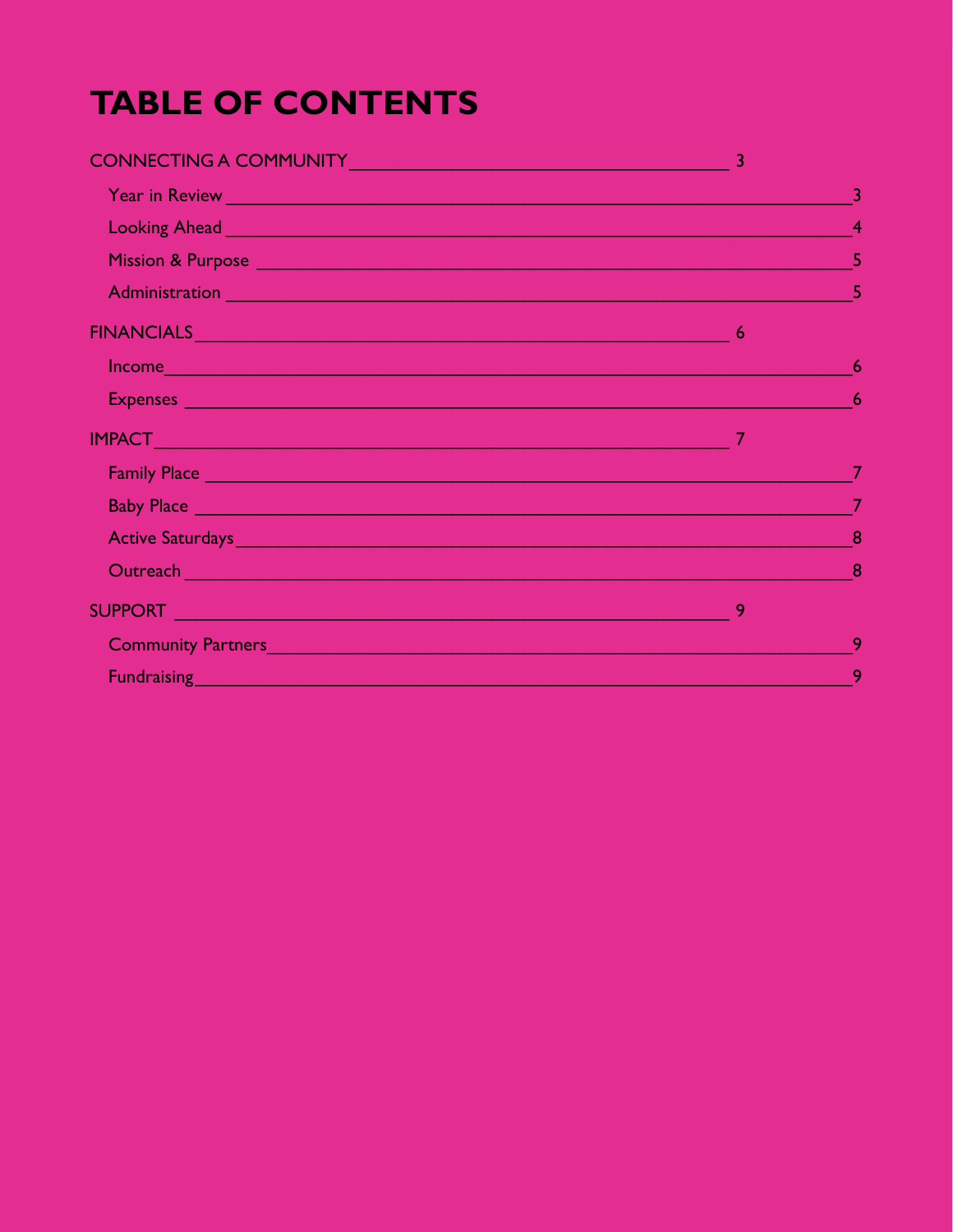## <span id="page-2-0"></span>**CONNECTING A COMMUNITY**

#### <span id="page-2-1"></span>**Year in Review**

When families and children connect in a safe and fun semi-structured space to play together, build skills, and learn from each other, our families become stronger and our community grows.

Semiahmoo Family Place (SFP) has been proudly serving the South Surrey/White Rock area for more than 27 years. This was another year of increased attendance with 2,138 household visits to our drop-in programs, for a total of 7,991 children and caregivers.

#### *1,136 program hours serving families and children*

The flagship Family Place program welcomed an average of 519 children and caregivers each month, reaching up to approximately 650 in both October and November.

As expected, our Baby Place program saw an increase in visits as we sought to fill a void left by the cancellation of the Fraser Health New Parents group. Attendance was up by 40% this year, with an average of 82 babies, toddlers, and caregivers attending each month.

Active Saturdays, our newest program made possible by the Peace Arch Hospital Foundation, launched in September 2017. It is the only local drop-in geared towards families with young children available on Saturdays. The program focuses on physical literacy and family bonding by providing instructor-led activities for all ages including yoga, dance, fitness, sports and more.

In January 2018, SFP announced a rare increase to Pay-As-You-Go drop-in fees (from \$3 to \$4) and Pre-Paid Punch Cards (from \$2 to \$2.50). And, to make play time easier and more affordable for all, we removed the requirement of a paid membership in order to purchase discount pre-paid punch cards. Along with responses to these changes, we have received additional positive feedback regarding the launch of a monthly newsletter for our membership that provides local events, parenting resources and upcoming SFP activities and news.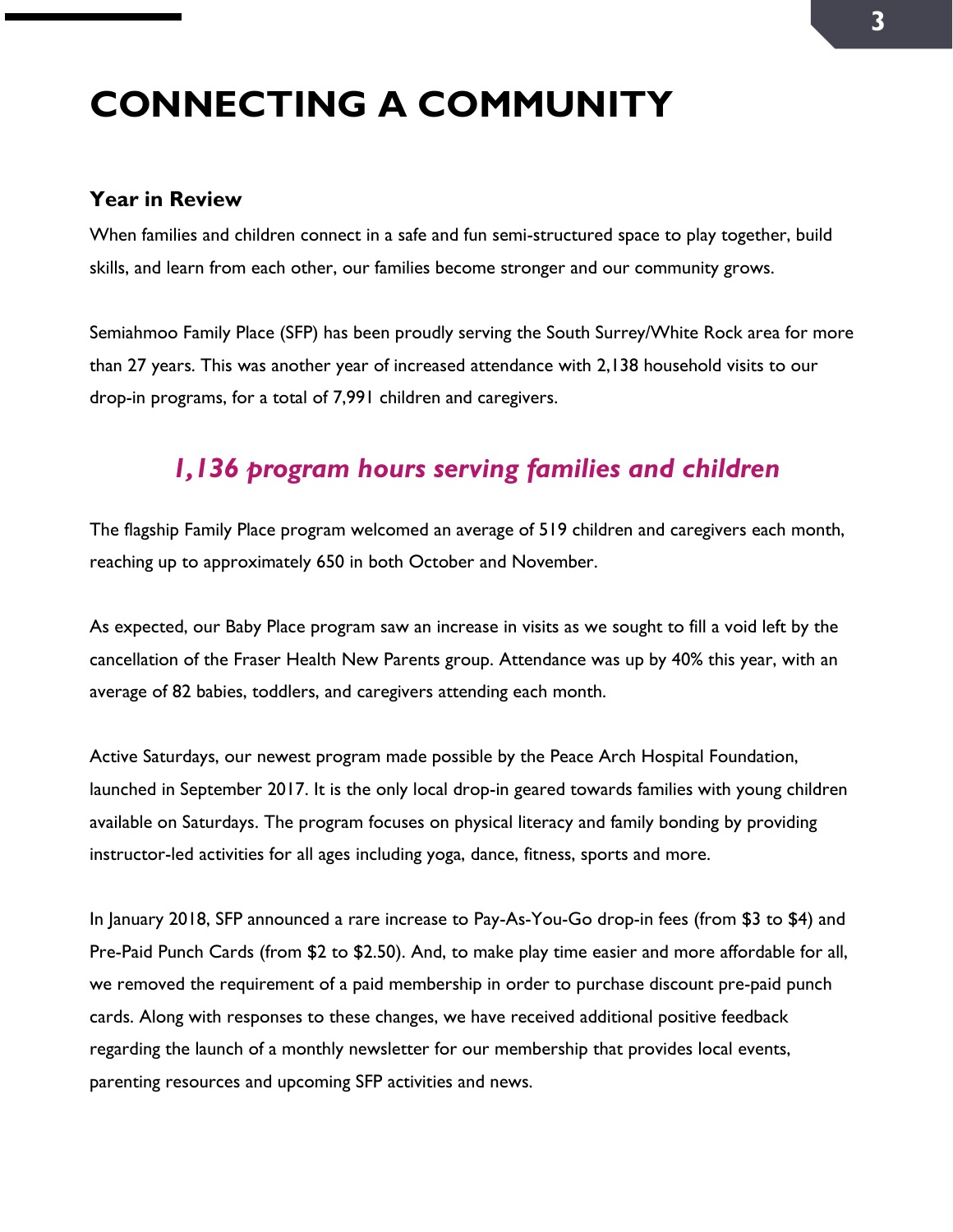#### <span id="page-3-0"></span>**Looking Ahead**

SFP recognizes the importance of a convenient and enjoyable experience for our membership, so that families can focus on having fun, and watching their children grow. We also realize our duty to develop and protect this organization which has grown from a simple gathering of like-minded parents. In the coming years, our priority will continue raising awareness of programs throughout the community for those that could benefit, focus on identifying and soliciting diverse, reliable and steady funding, and enhancing administration and infrastructure to better serve membership.

This has not been, and could not continue to be, possible without the contribution of our funders, sponsors, donors, staff and volunteer Board of Directors.

**Lisa Legazpi Executive Director October 25, 2018**

Semiahmoo Family Place 16824 32 Avenue Surrey, BC V3S 0L5 Phone: (604) 592-2619 Email: ed@semiahmoofamilyplace.com

semiahmoofammilyplace.com Facebook.com/semiahmoofamilyplace

Charitable Registration No. 133974949 RR0001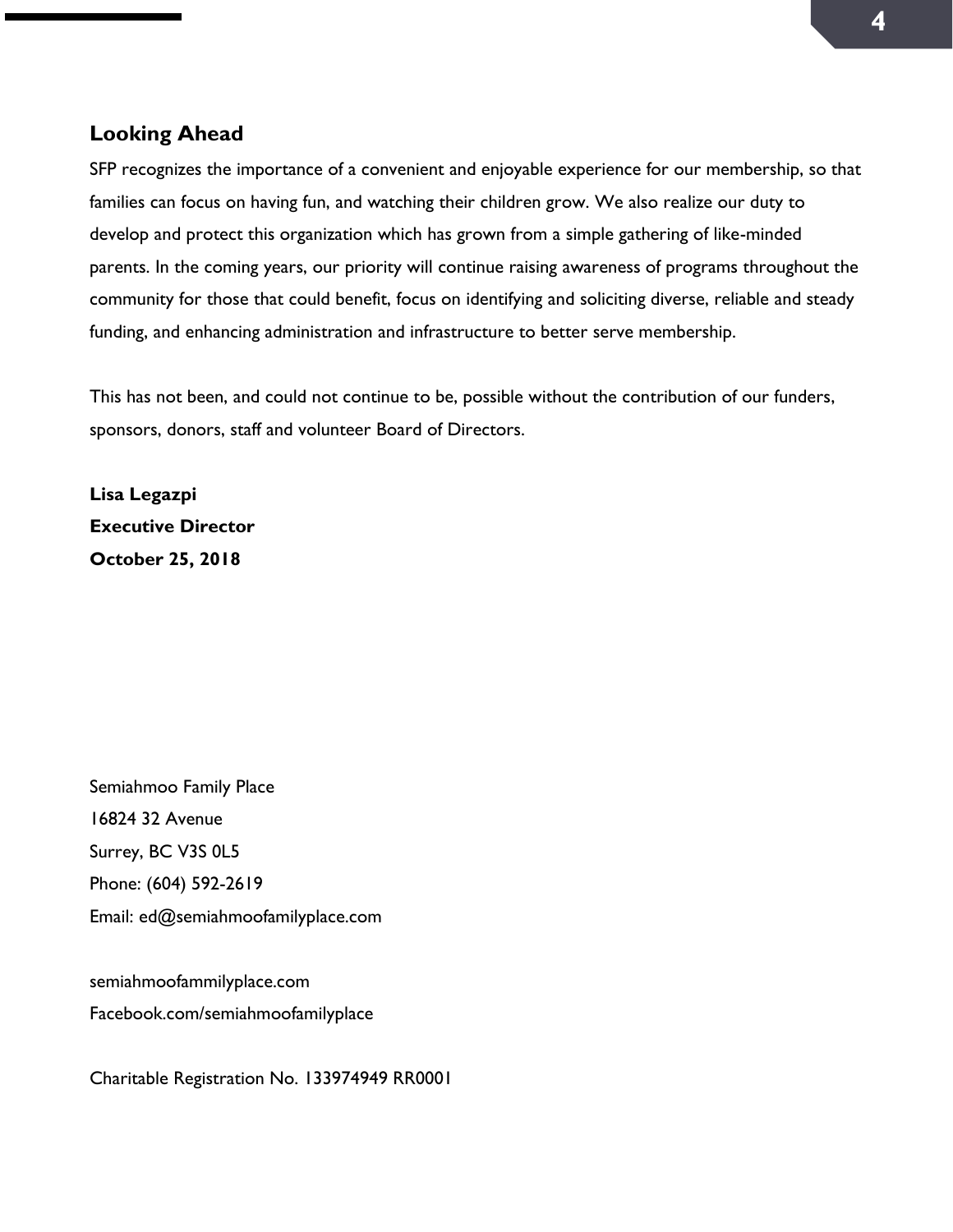#### <span id="page-4-0"></span>**Mission & Purpose**

The mission of Semiahmoo Family Place is to connect families through play.

With the support of neighbours like you, SFP can continue to:

- To provide a comfortable, safe, stimulating place where all children can come together at no or low cost; to learn and to build social skills through age appropriate activities without segregating children by age or separating child from caregiver or siblings
- To reduce isolation of caregivers and children
- To provide learning and social experiences for children
- To provide equipment and supplies not accessible to most families individually
- To integrate all families regardless of income, race or social structure

#### <span id="page-4-1"></span>**Administration**

Kate Lucas, Monica Bodger, Elise Steeves, and Lucy Lin joined the dedicated Board of Directors who provide guidance on programming and fundraising activities.

#### **Directors**

Kristine Salzmann, President Donna Mui, Treasurer Kate Lucas, Secretary Wendy Clendenin Stella Jiang Leah Burns Monica Bodger Elise Steeves Lucy Lin

SFP bid farewell to Barb Drofenik and Maria Cuevas and welcomed Cindy Molina who has brought her ECE certification and many years of experience.

#### **Staff**

Lisa Legazpi, Executive Director

Maria Olivera, Facilitator Gisele Thomas, Facilitator Cindy Molina, Facilitator Holly Halford, Facilitator Aimee Tudhope, Facilitator Alyssa Roberts, Facilitator

*200+ volunteer hours*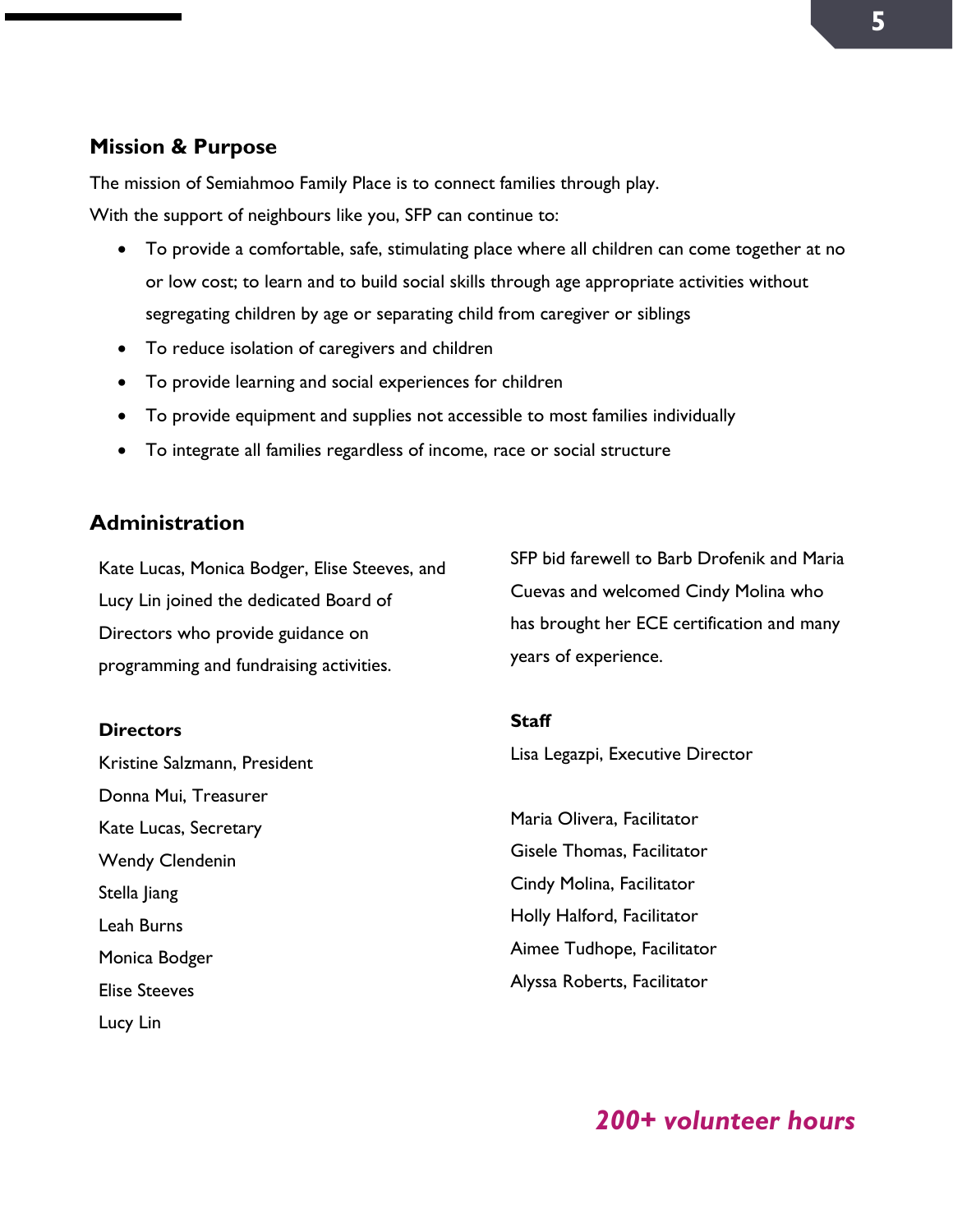### <span id="page-5-0"></span>**FINANCIALS**

#### **Figures for Fiscal Year 2017-2018**



<span id="page-5-1"></span>Income **Expenses** 

<span id="page-5-2"></span>

| <b>Income</b>      | \$87,073 | <b>Expenses</b>             | \$83,570 |
|--------------------|----------|-----------------------------|----------|
| Government         | \$58,073 | Staffing                    | \$67,707 |
| <b>Foundations</b> | \$15,000 | Infrastructure & Operations | \$14,207 |
| Drop-Ins           | \$9,037  | <b>Supplies</b>             | \$1,656  |
| Corporate          | \$4,432  |                             |          |
| <b>Fundraising</b> | \$531    |                             |          |
|                    |          |                             |          |
| Deferred Income    | \$3,503  |                             |          |

| <b>Expenses</b>             | \$83,570 |
|-----------------------------|----------|
| <b>Staffing</b>             | \$67,707 |
| Infrastructure & Operations | \$14,207 |
| <b>Supplies</b>             | \$1,656  |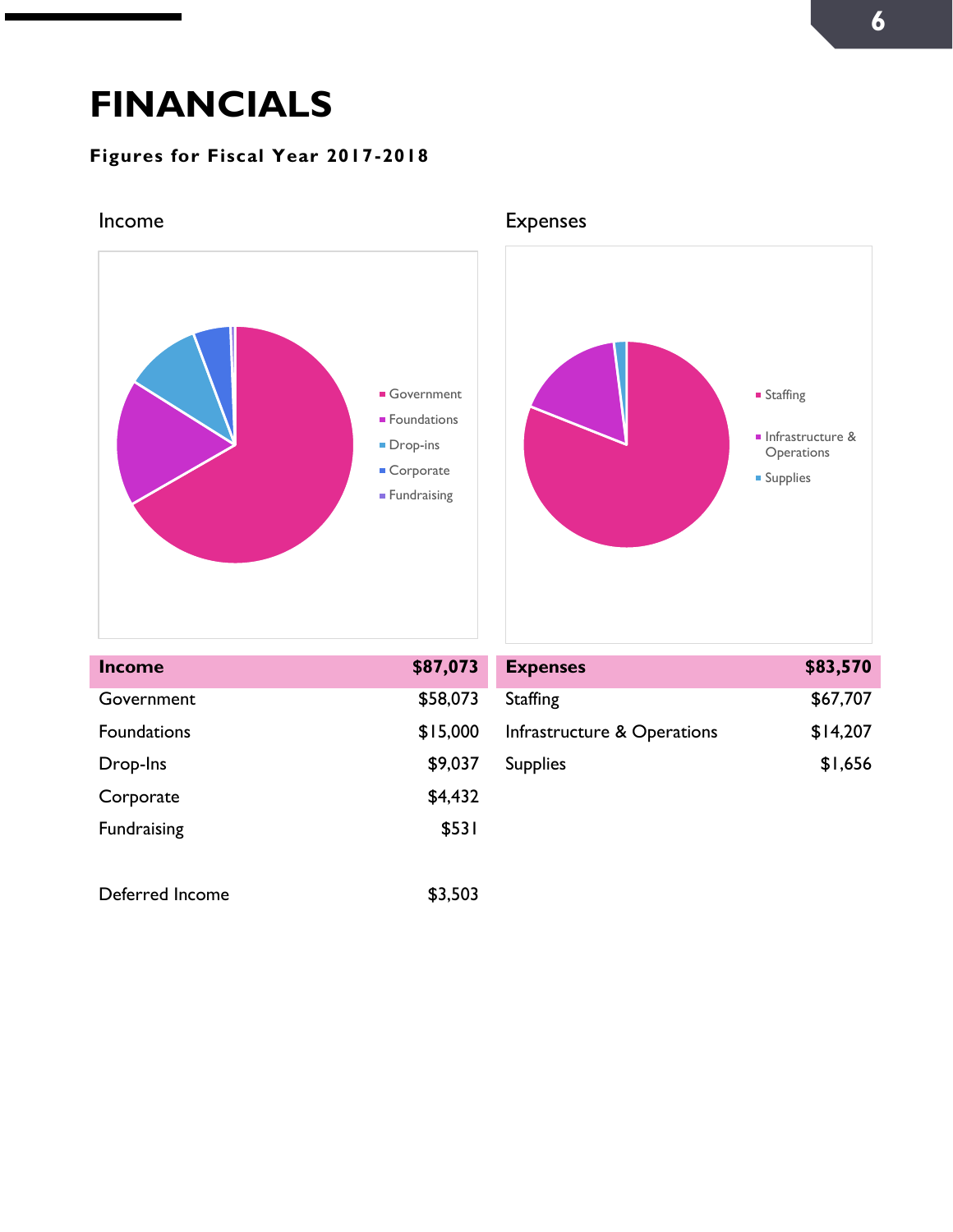### <span id="page-6-0"></span>**IMPACT**

#### <span id="page-6-1"></span>**Family Place**

Mon-Fri, 9:30-12:30pm Newborn up to 6 years old

Children and families connect through play, including circle time, arts and crafts, music, dramatic play, and gym time.

- 6,233 children and adults
- 1,744 families
- 140 new member households
- 245 sessions
- 735 program hours

#### <span id="page-6-2"></span>**Baby Place**

Tues-Thurs, 12:00-2:00pm Newborn up to 18 months old

A calm, safe environment for new parents to meet each other with their babies, access resources and avoid isolation.

- 984 babies, toddlers and caregivers
- 197 families
- 69 new member households
- 151 sessions
- 302 program hours



"I love bringing my girls to SFP. As soon as we walk in the door we are greeted by warm and helpful employees. My kids love all the activities you have to offer and especially music with Nelson. It's tough taking two young children out and I always feel safe and happy when I'm at SFP. There's always a lending hand when needed and my kids love all the staff and all the new children they meet playing. I've met a lot of nice parents as well. Our whole family is always excited to go back and visit."



"I have loved going to Semiahmoo Family Place ever since I have moved here! It was tough at first with my kids 21 months apart, but family place was a great place to start venturing off on my own with both kids. It was contained, safe, had something for all ages, cheap, and I have met so many wonderful families there! … The staff here are so sweet and caring and make you feel so welcome."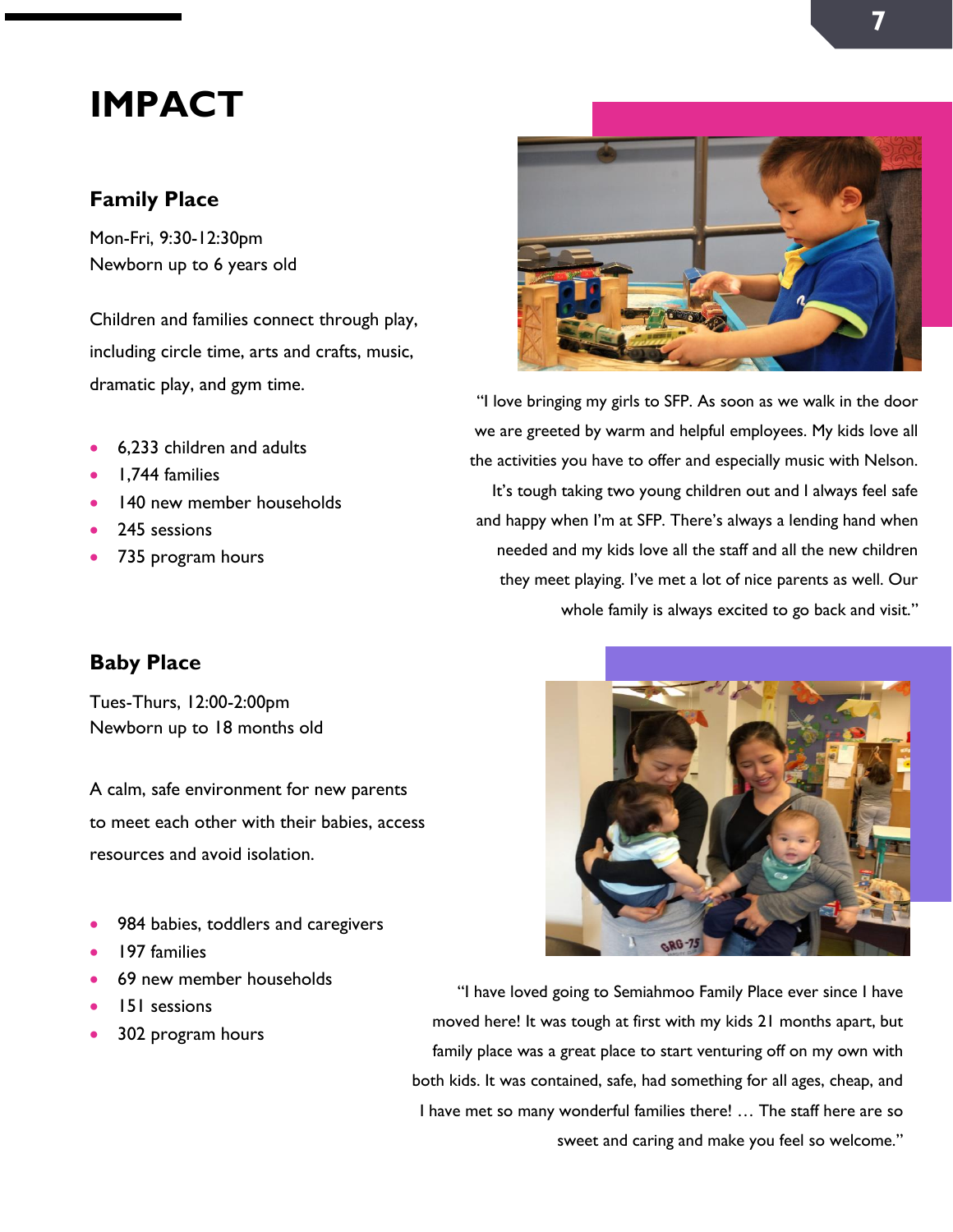#### <span id="page-7-0"></span>**Active Saturdays**

Saturdays, 9:30-12:30pm (Sept-Jun) Newborn up to 6 years old

SFP's newest program, sponsored by Peace Arch Hospital Foundation, promotes physical literacy and features guided activities such as dance, multi-sport, yoga and more for families, along with free gym play and access to the SFP play space and playground.

- 774 children and caregivers
- 197 families
- 26 new member households
- 33 sessions
- 99 program hours



"My 2-year old son likes SFP. He follows rules easier than being at home. As a mother, I learn some great experiences about nursing and raising children from other Moms. The teachers here are very nice and talented. We all love to come."

#### <span id="page-7-1"></span>**Outreach**

- $\bullet$   $7<sup>th</sup>$  Annual Kensington Prairie Fall Festival SFP joined Alexandra House and City of Surrey for a free annual Open House on September 16, 2017 showcasing local early years programs and celebrating the season with music, activities and refreshments
- Joy of Giving 5 families received holiday hampers from Choices Markets along with unwrapped gifts provided by generous SFP member families
- $\bullet$   $7<sup>th</sup>$  Annual Indoor Tree Lighting Celebration Santa visited Kensington Prairie on December 2, 2017 for a special free holiday celebration